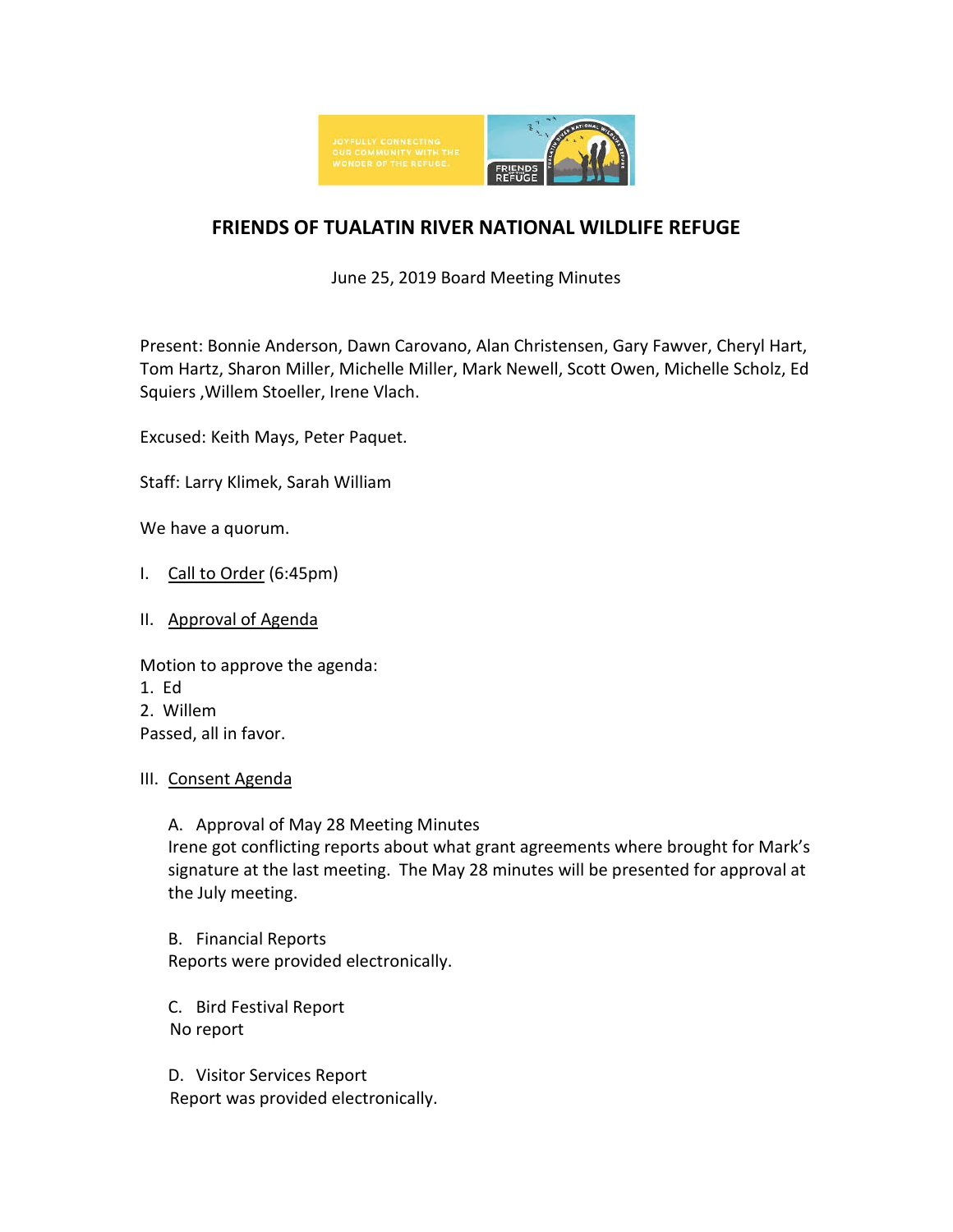E. Photo Society Report Verbal report by Willem – see below

F. Restoration Report

No report. Nathan still is on sick leave. See report from Sarah, below.

G. Membership Committee Report Report was provided electronically.

H. Executive Committee Report Report was provided electronically

Motion to approve the Consent Agenda, with the exception of the May 28 meeting minutes:

- 1. Ed 2. Willem Passed, with all in favor.
- IV. Report
- V. New Business
	- A. Sarah Williams Brown: Update

Logs for the restoration of Chicken Creek have been delivered; heavy equipment will be brought to 1P and 2P; preparation work is moving forward at Wapato, with the mapping of invasive species and getting the Refuge ready for planting in the winter. Planting logistics with numerous volunteers will be complicated. Cheryl made a request that the first planting at Wapato be a Friends' activity.

B. Bonnie: Tree Grant (bridge for Chicken Creek), New Employees update.

Bonnie is working on changing some wording in the TREE grant agreement (\$100,000 for the Chicken Creek bridge), as we don't have the authority to act on some of the deliverables. The agreement also needs language describing the responsibilities of the various entities (USFW, FOR, Clean Water Services, Tualatin Soil & Water Conservation District). Bonnie submitted the proposed new wording to Kelly Dawes at the Tualatin Soil and Water Conservation District.

The new employees Carly Hirschmann and Catherine Hudson are seasonal employees. Carly is a former volunteer in the Visitor Center. They both are working on EE, Interpretation, Saturday morning walks as well as tabling. They are supervised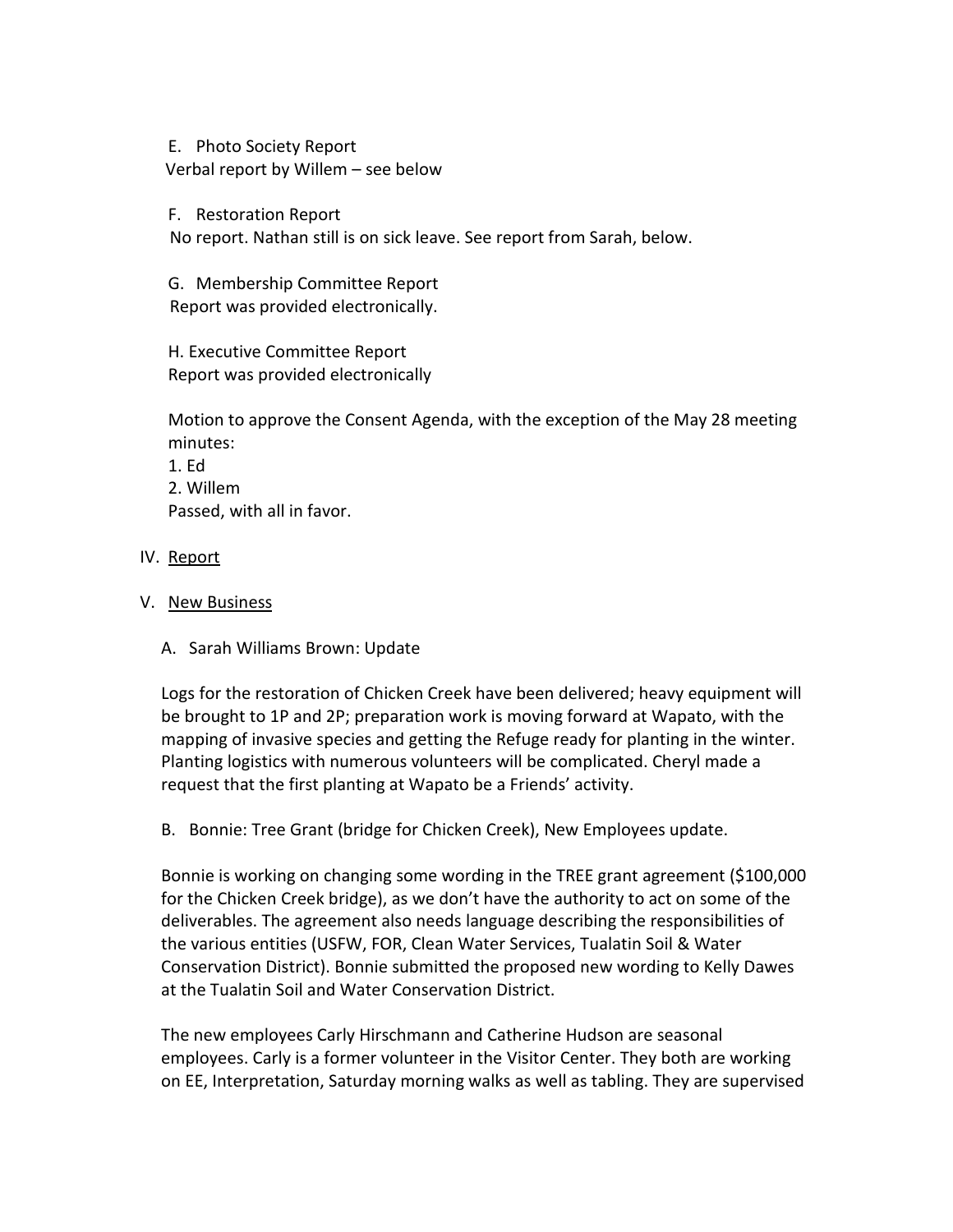by Todd, Sharon and Tom, and assist Tiffany and Andrew in their programs. Andrew developed a work plan for Carly.

C. Larry: 1P/2P restoration, Urban Funding Agreement (what's new?)

Restoration: Larry distributed maps showing the future plantings for 1P and 2P. They will take place in September and October. Each planting day will require 40 volunteers. Parking will be difficult. The first planting will take place at Wapato. Larry will give us the dates as soon as possible, so we can start planning the event.

Urban funding: the cooperative agreement between USFW and FOR features new language, specifically about reporting requirements for the urban program. The Board expressed concern that the reporting requirements will put an additional burden on our staff already working at capacity. It is not clear who will do the reporting.

Most changes were made in the section "The Recipient Will". FOR is expected to find additional funding, but it is not a requirement

Larry will give Bonnie an electronic copy of the current cooperative agreement, in addition to last year's, for comparison. Bonnie will forward the documents to all board members. Bonnie will share her comments about the agreement. The Board needs to provide feedback on the document within 2 weeks.

Since Ridgefield and Steigerwald are working under the same agreement, it was suggested that the board members who will travel to the Tri-Friends Get Together on Sunday, have a dialogue about this document with representatives of our sister Refuges.

It is not clear with what entity this agreement is made, nor do we know the date by which is has to be signed. The agreement has to be signed if we want the funding.

Board members should submit their comments to Mark by July  $8^{th}$ , with a copy to Larry. He recommended that if we have issues with the process we also include them in our comments.

D. Willem: Photo Society, Financial Officer

5 people attended the Society's June meeting. It was suggested that they entire membership be invited to their meetings rather than exclusively the Society's members.

Willem is serving as treasurer for the  $4<sup>th</sup>$  year. He would like to transition from his role as treasurer to serving as director of the financial committee and mentor of the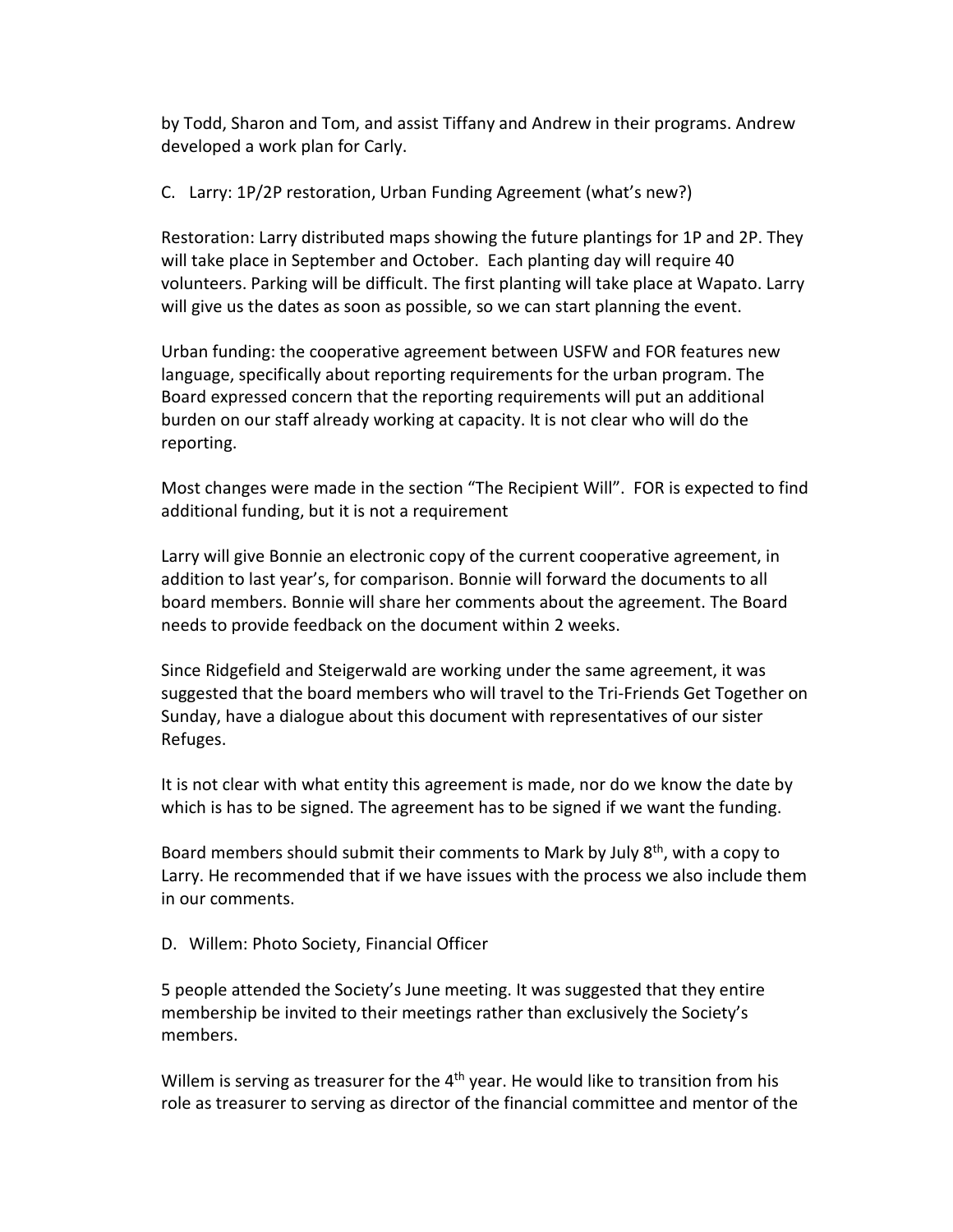new treasurer. The treasurer does not have to have a financial background. We need to recruit potential new board members, including someone interested in being treasurer if no one from the current board wants to do it.

Irene expressed discomfort about her lack of understanding of our finances and her difficulties in reading the financial reports. It was agreed that we would take 45 minutes at an upcoming board meeting for training on the financial reports.

E. Alan: Diversity, Equity, and Inclusion Update

FOR has \$13,000 budgeted for diversity training for this year, with more funding available for next year. Alan proposed for Derron to come to another board meeting to help us decide on the specifics of the training. Scheduling the training sessions will be challenging – the training could possibly take place in conjunction with the board meetings. The contract with Derron Cole should be signed within the next 2 months if we want to use the funds allocated for this fiscal year.

Mark, Larry and Alan will draft a proposal and submit it to the board.

F. Tom: Mentoring Goals Check in

The next conference call is scheduled for July 23 at 2:30pm. Tom will send the minutes from last call. The mentors were impressed with what we already achieved. At each future board meeting we will discuss our progress towards the goals.

G. Mark: Search for President Elect/new Board Members/Corporate membership – personal development opportunity/Mentoring Check in #2 June 27, 2:30-3:30.

If no current board member is interested in becoming president elect, we need to recruit someone from outside the board.

### VI. Unfinished Business

Tri-Friends Get Together at Steigerwald: Willem, Tom, Cheryl, Irene and Michelle. are planning to attend. A carpool will leave Sherwood at 12:30. Tom and Willem offered to drive.

Michelle reminded us about signing up for tabling in August. She also would like a few representatives of the Friends to march in the Robin Hood parade on July 20. She needs our commitment by July  $8<sup>th</sup>$ . Michelle reported that the member survey indicated that they would welcome the opportunity to go on field trips. Larry thought it would be possible to take a group to Wapato.